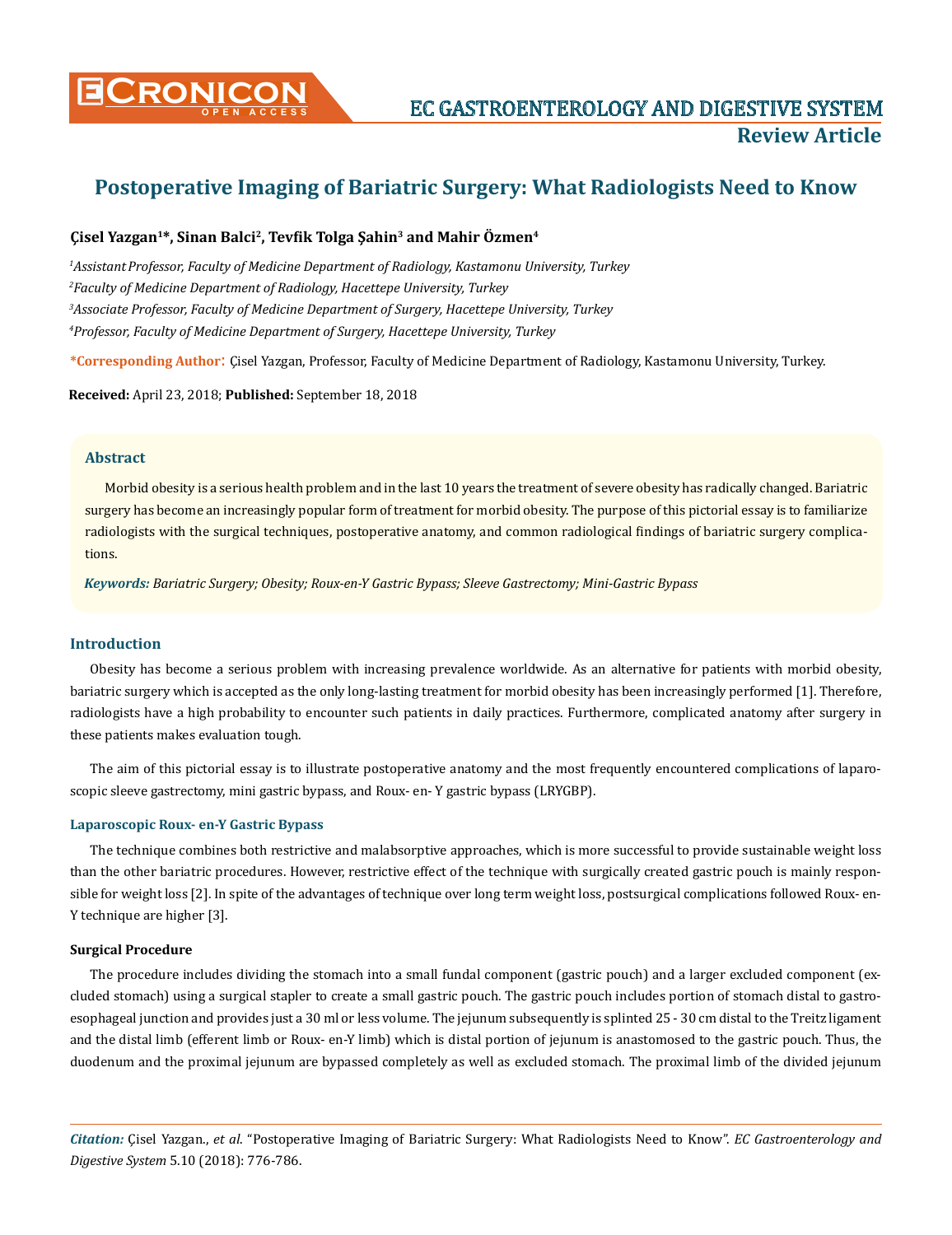(biliopancreatic limb, afferent limb) is anastomosed to the more distal jejunum approximately 75 - 150 cm distal to the gastrojejunal anastomosis by means of usually a side to side anastomosis, creating a Y-shaped configuration. Distal to jejunojejunal anastomosis, there is a common channel continuing into the ileum (Figure 1). Roux limb could be anastomosed to the gastric pouch anterior (antecolic) or posterior (retrocolic) the transverse colon [4].



*Figure 1: Diagram shows normal surgical anatomy after Roux-en-Y gastric bypass. A staple line divides the stomach into a small gastric pouch (black arrow) and a much larger excluded stomach (asterisk). The roux limb is joined proximally to the gastric pouch via a gastrojejunal anastomosis (black arrow head) and distally to the biliopancreatic limb via a jejunojejunal anastomosis (white arrow head).*

#### **Imaging**

In the upper gastrointestinal examination, the gastric pouch is seen as a small structure with a volume of approximately 15 - 20 ml. If not obstructed, contrast material passes freely into the Roux limb. The examination should not be finished until small bowel is opacified beyond the jejunojejunostomy to assess the jejunojejunal anastomosis. In some patients, a blind small outpouching can be seen, known also as rabbit ear, at the gastrojejunal anastomosis, which is a small part of efferent limb in the patients who have end-to-side anastomosis with gastric pouch. It is possible to differentiate rabbit ear from leak by observing no increase in size of blind ending efferent limb over the time during the fluoroscopy. In addition, seeing bowel signature in the structure is useful to cope with this pitfall imaging. The Roux limb might be antecolic (in front of the transverse colon) or retrocolic (behind the transverse colon) [5]. In the retrocolic approach, efferent limb may be seen slightly narrow on postoperative images because it passes through the mesentery of transverse colon. Mesenteric hematoma also can cause obstruction of efferent limb in early postoperative period, but occlusion of efferent limb completely is seldom [6].

On CT scan, the oral contrast media normally should not be seen in the excluded stomach which is collapsed in these patients. Additionally, it is critical to identify this fluid filled structure to avoid a misdiagnosis of abscess (Figure 2).

*Citation:* Çisel Yazgan., *et al*. "Postoperative Imaging of Bariatric Surgery: What Radiologists Need to Know". *EC Gastroenterology and Digestive System* 5.10 (2018): 776-786.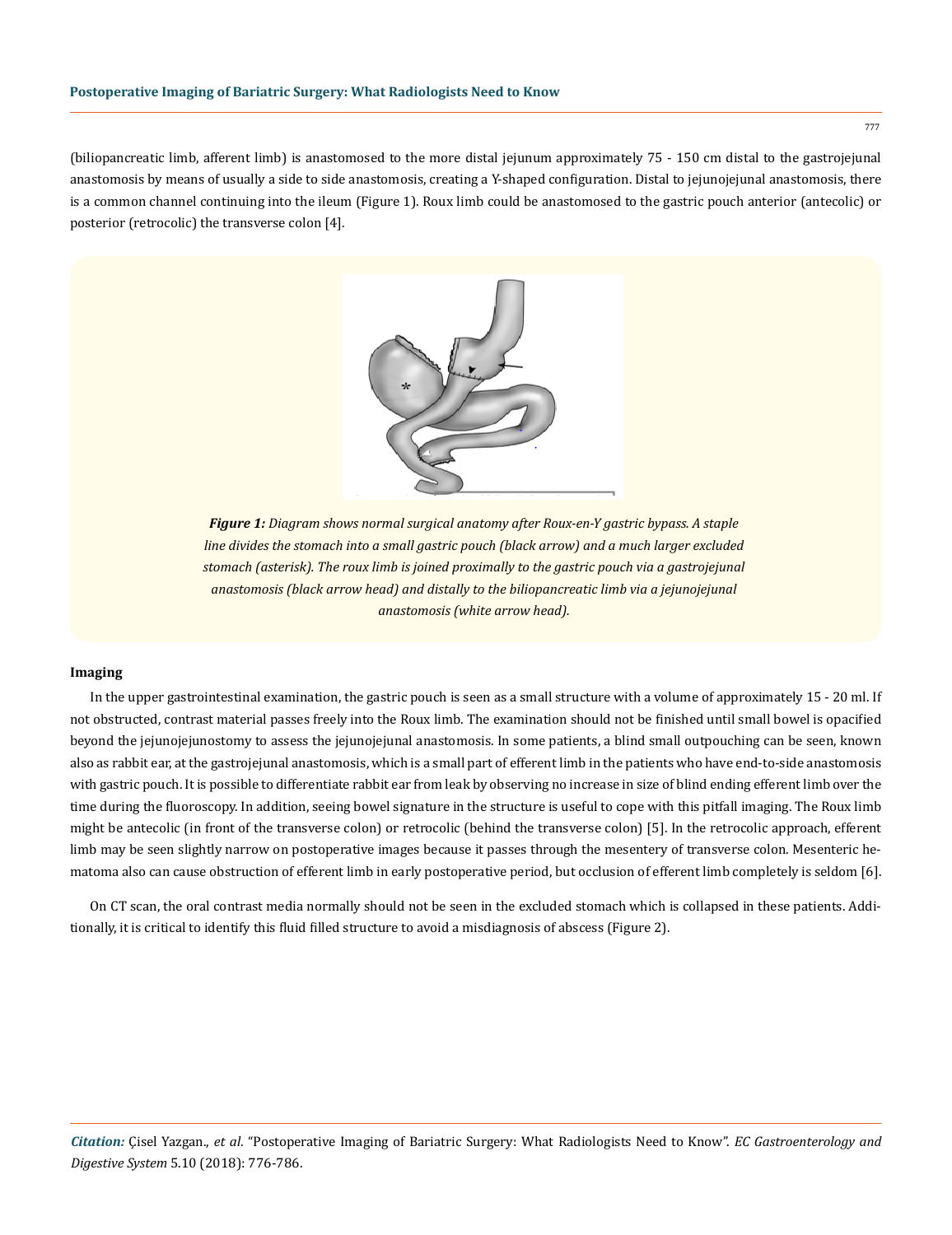

*Figure 2 a, b: Normal CT appearance of the Roux-en-Y gastric bypass. Axial CT image (a) shows the gastrojejunal anastomosis anteriorly (arrow) and the excluded stomach (arrow head) in the left upper abdomen. Coronal reformatted CT image demonstrates the gastric pouch with a suture line (arrow) dividing the small pouch from the excluded stomach laterally (arrow head).*

### **Complications**

Presence of extraluminal oral contrast is an obvious evidence of the leak on CT scan in addition to suspicious findings such as pneumoperitoneum, fluid collection, and abscess. Early diagnosis of the leakage is vital because abscess, peritonitis and sepsis may cause high mortality. Moreover, CT scan is essential in detecting the other potential complications such as internal hernia and small bowel obstructions.

In postoperative early period, a focal narrowing at the gastrojejunal anastomosis may be detected on upper gastrointestinal series (UGI), which results from edema or spasm, and after a short period it resolves. Additionally, strictures can occur at the gastrojejunal anastomosis in 3 - 9% of patients secondary to scarring at anastomosis site or ischemia caused by tension at the gastrojejunostomy [6]. Patients would present with nausea, recurrent vomiting, and dysphagia. UGI reveals focal stenosis at the gastrojejunostomy anastomosis with dilation of oesophagus and gastric pouch but not in the excluded stomach [7].

The incidence of internal herniation through the mesenteric defects ranges from 1.7 - 3.5%. It is a major problem following Roux-en-Y gastric bypass and classical duodenal switch procedure which also uses a Roux-en-Y reconstruction of the biliary limb. Although closure of the mesenteric defects reduces the incidence it is still a main trouble in obese patients. Imaging findings may be inconclusive and clinical findings are often nonspecific. Therefore, the physician should have a high degree of suspicion for this fatal complication and use of the operating room in necessary cases judiciously [8].

Venous thromboembolism (VTE), which includes deep vein thrombosis and pulmonary embolism, is a common cause of postoperative morbidity and mortality in patients undergoing bariatric surgery. Patients with advanced age, priory history of VTE, higher preoperative body weight, and male gender at higher risk of postoperative VTE [9].

#### **Laparoscopic Sleeve Gastrectomy**

Laparoscopic sleeve gastrectomy (LSG) is a relatively new, (introduced in 1999), and an increasingly used bariatric surgery technique [10]. The technique consists of the greater curvature gastrectomy in order to form a narrow gastric pouche along the lesser curvature of the stomach (Figure 3). It promotes weight loss by means of restrictive effect while maintaining of normal pathway of food [11]. The procedure is irreversible in which the excluded part of stomach is removed. Owing to the long staple line, leak and hemorrhage are the potential complications of the technique. However, these complications have been reported only in less than 1% of the cases [10]. In contrast to the other techniques there is no risk for malabsorption.

*Citation:* Çisel Yazgan., *et al*. "Postoperative Imaging of Bariatric Surgery: What Radiologists Need to Know". *EC Gastroenterology and Digestive System* 5.10 (2018): 776-786.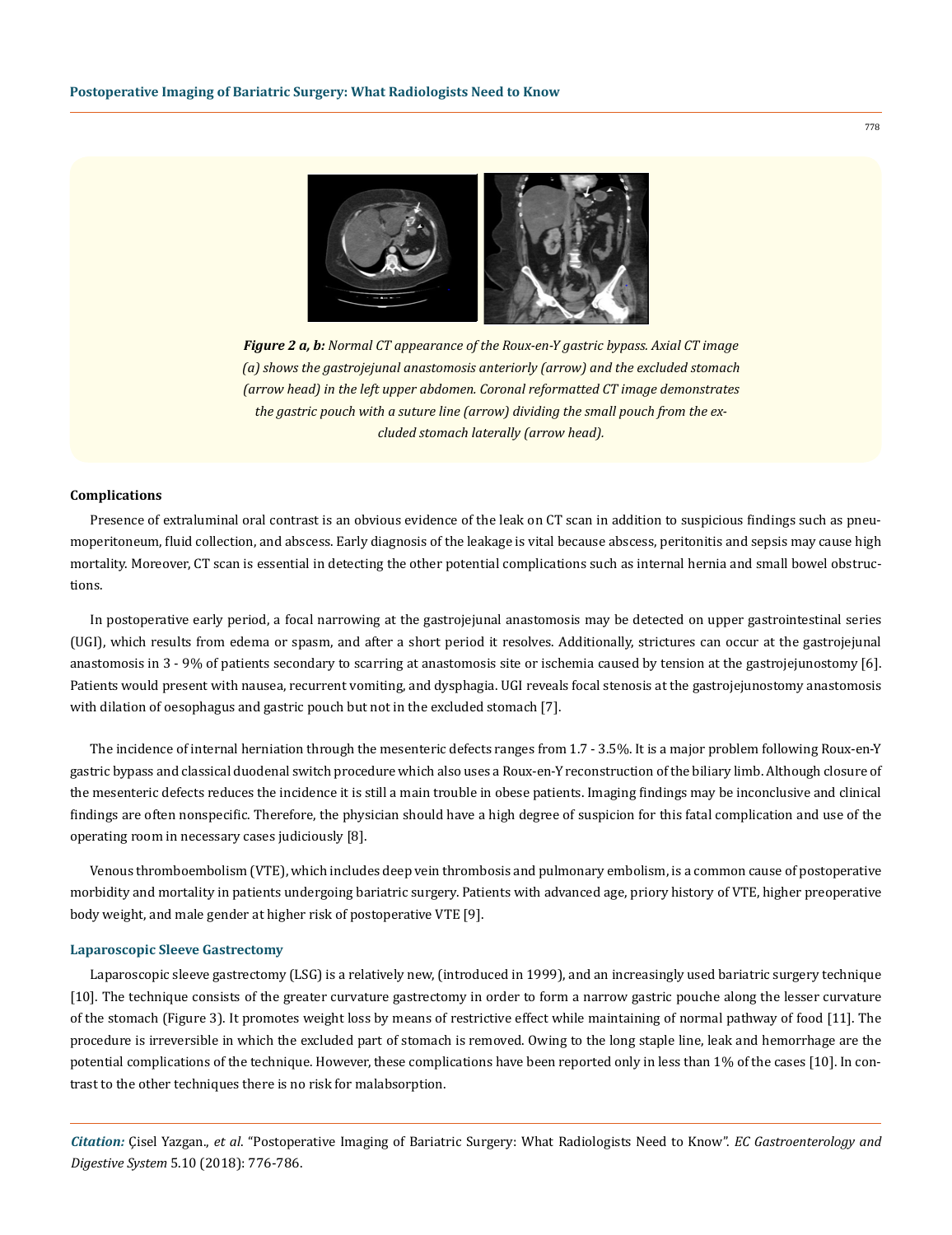

*Figure 3: Diagram demonstrates normal surgical anatomy after sleeve gastrectomy. Note a narrow gastric pouch (black arrow) along lesser curvature and excluded stomach (asterisk).*

## **Surgical Procedure**

The stomach is divided along its long axis and the great curvature of fundus, corpus, and proximal antrum is resected to produce a long tubular gastric remnant [11,12]. Approximately 70 - 85% of the stomach is removed while the distal gastric antrum and pylori are preserved (Figure 3). The remnant stomach volume is only about 100 - 150 ml [9].

## **Imaging**

The UGI is usually performed 1 to 2 days after surgery to rule out staple line leak and sleeve obstruction before starting oral intake. A normal postoperative examination demonstrates a long tubular gastric pouch in patients with a laparoscopic sleeve gastrectomy (Figure 4). However, sleeve can be different shapes. Occasionally, as distal antrum is preserved a widened segment at the distal end of pouch may be seen [12,13].



*Figure 4: Normal imaging findings after sleeve gastrectomy. UGI study demonstrates a tubular gastric pouch.*

*Citation:* Çisel Yazgan., *et al*. "Postoperative Imaging of Bariatric Surgery: What Radiologists Need to Know". *EC Gastroenterology and Digestive System* 5.10 (2018): 776-786.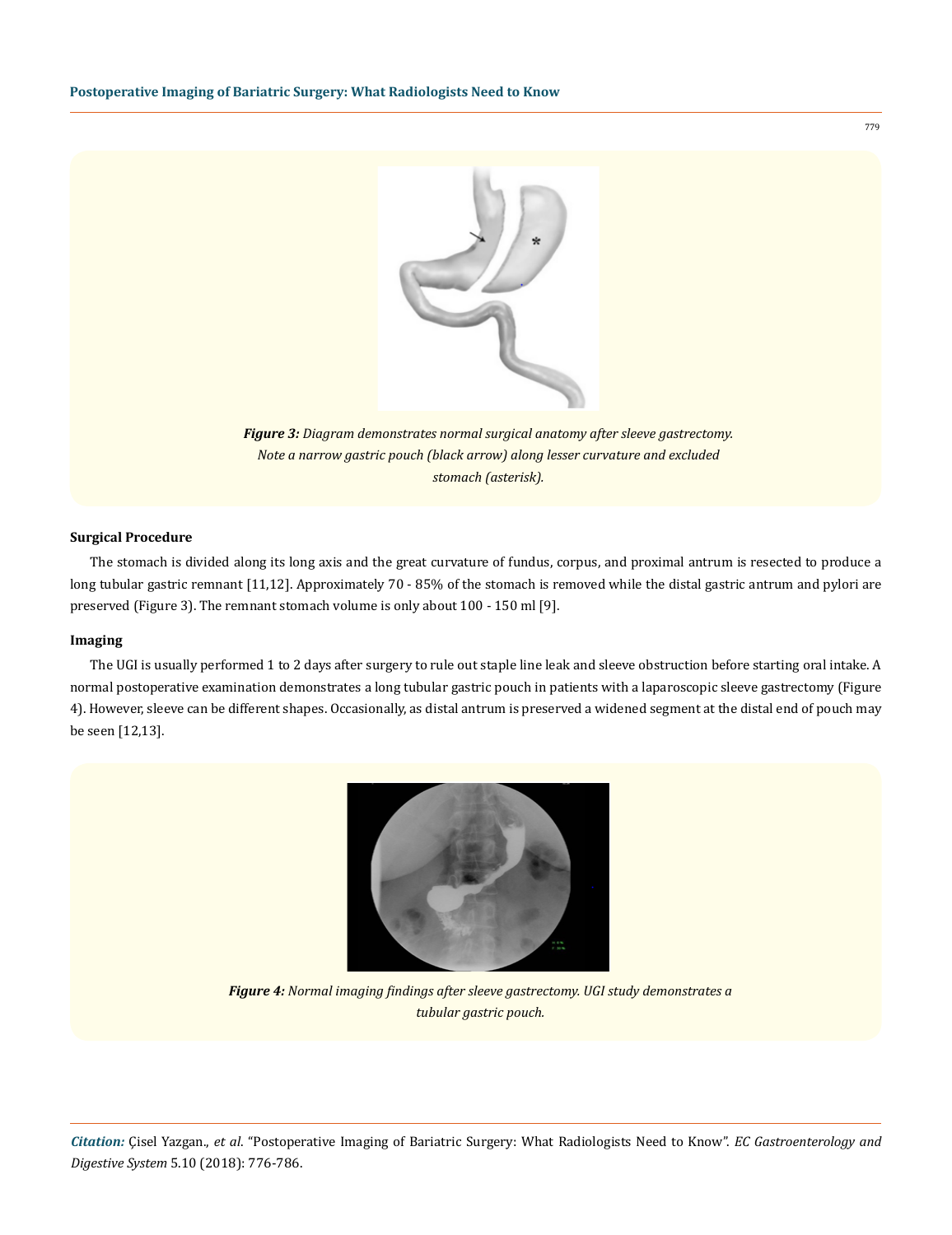CT scan is carried out only when a complication is suspected. CT examination displays a tubular narrowed stomach and staple line which is identified along greater curvature of the remaining stomach. Abundant mesenteric fat is seen in the expected location of the resected stomach.

## **Complications**

Main complications of the technique are leaks and bleeding along the staple line. Leak usually occurs at the proximal end of staple line near the gastroesophageal junction [10,14,15]. On UGI, it is detected as extraluminal water soluble contrast material or collections in the left upper quadrant (Figure 5). The two main outcomes are abscess and fistula. Rarely, UGI series may be normal when the leak originates from the upper part of the sleeve because of fast passage of contrast material. Besides, CT scan shows the site of leakage and collections or abscesses which are located in the sub phrenic space (Figure 6a, 6b) [15].



*Figure 5: Common site of leakage following sleeve gastrectomy. UGI series show leak (arrow) at the proximal end of the staple line.*



*Figure 6 a, b: Sleeve gastrectomy with postoperative leak. Axial CT images after oral and intravenous contrast material illustrate extravasated contrast material in the left upper quadrant (arrow) (a) and subdiaphragmatic abscess (arrow) adjacent to the upper part of staple line (b).*

*Citation:* Çisel Yazgan., *et al*. "Postoperative Imaging of Bariatric Surgery: What Radiologists Need to Know". *EC Gastroenterology and Digestive System* 5.10 (2018): 776-786.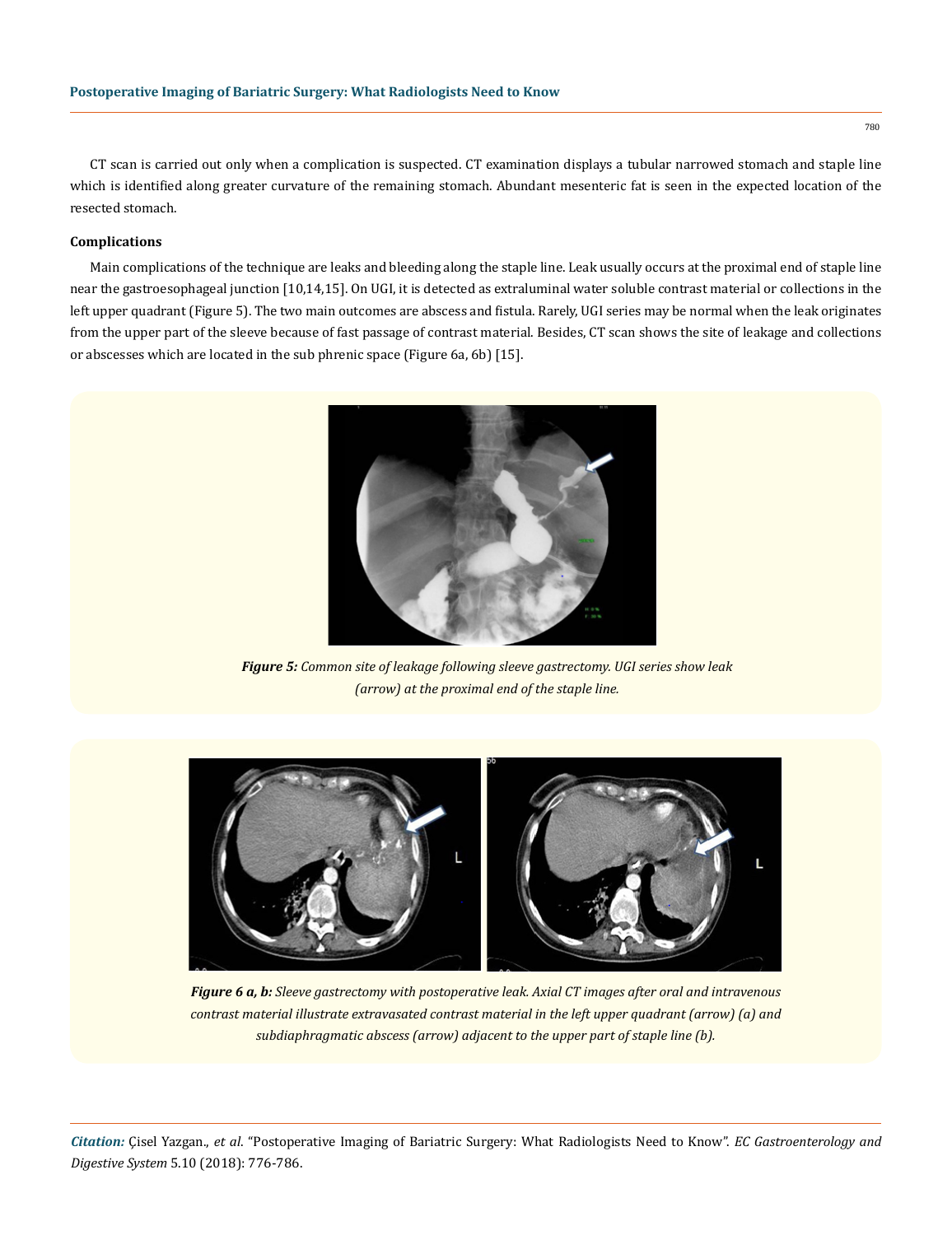## **Postoperative Imaging of Bariatric Surgery: What Radiologists Need to Know**

Gastric outlet obstruction as a result of scarring along the staple line may develop in some patients which is usually treated endoscopically with dilatation [2,15,16]. Scarring with stricture may occur at the upper, mid, or distal end of the staple line or involve the whole stomach [17]. UGI series show delayed transit of contrast material. Focal strictures also can be encountered in early period, which is secondary to ischemia or edema.

In addition, splenic infarction can develop after sleeve gastrectomy, which is caused by an injury of peripheric splenic arterial branches of short gastric artery close to the spleen. It is identified as a triangular shaped well demarcated peripheral hypodense area on CT images (Figure 7).



*Figure 7: Splenic infarction. Axial CT image shows a regular peripherally based low attenuation triangular area consistent with splenic infarction (arrow).*

Strangulated hernia through the trocar orifice and abdominal wall hematoma also may be seen following surgical procedure (Figure 8).



*Figure 8: Abdominal wall hematoma. Axial CT image demonstrates an abdominal wall hematoma (arrow) over the trocar insertion site.*

*Citation:* Çisel Yazgan., *et al*. "Postoperative Imaging of Bariatric Surgery: What Radiologists Need to Know". *EC Gastroenterology and Digestive System* 5.10 (2018): 776-786.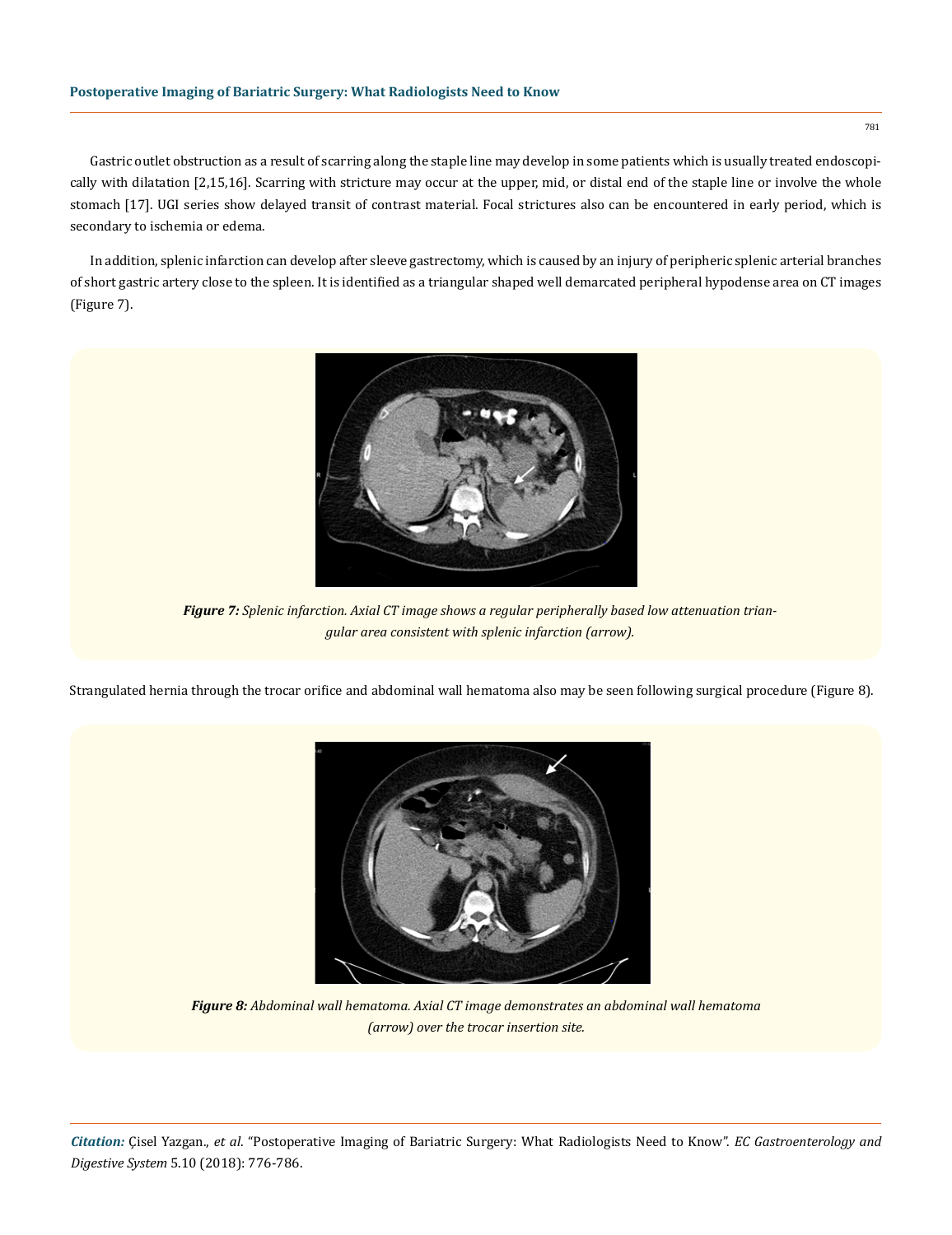Portomesenteric vein thrombosis is not a rare complication of laparoscopic bariatric surgery and develops more frequently in the patients with LSG. A high degree of suspicion is particularly important because if diagnosis and treatment of this complication are delayed it can be fatal. Obese patients at high risk for venous thrombosis should be screened for genetic predisposition for hypercoagulable state and considered to be extended thromboprophylaxis postoperatively [18].

Symptomatic cholelithiasis develops in 3.3% of the patients undergoing bariatric surgery. Multivariate analysis reveals that symptomatic cases are usually the patients having sleeve gastrectomy. Body weight loss rate after bariatric surgery plays a significant role in development of biliary pathology in these patients [19].

#### **Laparoscopic Mini-gastric Bypass**

In 1990, Rutledge., *et al.* described single anastomosis gastric bypass (Minigastric bypass) as an alternative novel bariatric procedure. Mini-gastric bypass was first performed laparoscopically in 2002 and it has been popularized since 2006 as an effective bariatric surgery [20]. Laparoscopic mini gastric bypass (LMGBP), also known as omega loop gastric bypass, provides weight loss by means of restrictive effect of a small surgically created gastric pouch and malabsorptive effect of small bowel bypass.

The procedure has relatively lower complication rates when compared to the LRYGBP. Lee., *et al.* have compared LMGBP to LRYGBP and indicated that early postoperative rates 3 times higher when compared to LMGBP [21]. In another study by Ozmen., *et al.* no major complications were reported in their series [22]. Furthermore, few studies evaluating the efficacy of LMGBP over LRYGBP have shown that it to be comparable or superior to the LRYGBP [1,23-25].

## **Surgical Procedure**

The stomach is divided from the angle of His to 2 cm proximal to the pylorus through the lesser curvature in order to create a narrow and long gastric tube. Then, the jejunal segment located approximately 200 cm distal to the ligament of Treitz is anastomozed to the gastric pouch via side-to-side anastomosis (Figure 9). As a result, the gastric antrum, duodenum, and proximal jejunum are bypassed. The volume of remnant stomach usually is 150 - 180 ml but it can be adjusted according to the patient's body mass index [26].



*Figure 9: Schematic representation of a minigastric bypass.*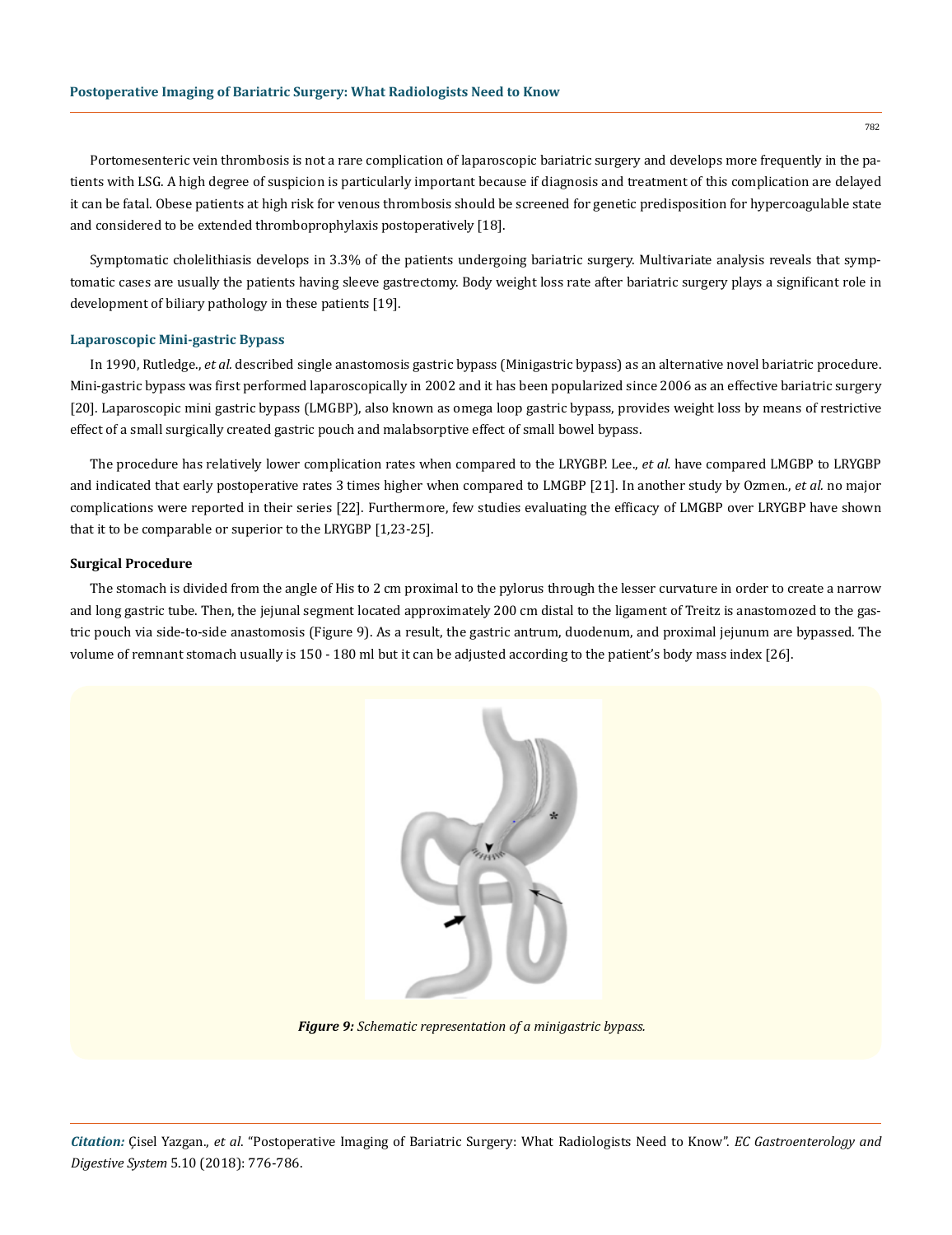The main difference between the standard LRYGBP procedure and MGBP is that there is only one anastomosis in MGBP while two anastomosis, an upper and a lower, in LRYGBP.

## **Imaging**

UGI shows relatively easy and fast passage of oral contrast via side-to-side gastrojejunostomy anastomosis and subsequent filling of both afferent and efferent loops with contrast resembling an omega shape (Figure 10). Afferent loop is usually unidentified through the its course because of the angulation at the afferent loop made by an anchoring suture to prevent reflux from bypassed segments.



*Figure 10: Mini-gastric bypass. Normal anatomy on UGI study.*

Oral contrast passage might be a little bit slow in early postoperative period due to various factors such as oedema around anastomosis line, postoperative transient motility disorders and ileus.

CT imaging remains as a problem solving diagnostic tool that demonstrates postoperative anatomical relationships and complications.

#### **Complications**

Leaks are uncommon, which only occur in 0.5 - 1.9% of the patients, but extremely crucial complications. The most common site of leakage is the gastro-jejunostomy site. Water soluble contrast agent spread into the extraluminal space and create a perigastric soft tissue during a UGI study. In addition, localized fluid collection in an unexpected site and abscess are highly suspicious findings of leakage on a CT scan.

Marginal ulcers are found in 0.6 - 8% of the patients following gastric bypass surgery. The causes of marginal ulcers are exposure to acid and large gastric tube. Endoscopy is more reliable than UGI series or CT scan for diagnosis of the ulcers.

Stricture or stenosis at gastrojejunostomy site is a relatively frequent complication of the procedure (Figure 11) [24]. Early stricture or severe edema should be considered when contrast material remains static in the esophagus longer than one minute. Constant distension and air-fluid in the remnant stomach and the esophagus on follow up studies indicates a stricture that requires balloon dilatation using endoscopy [25].

*Citation:* Çisel Yazgan., *et al*. "Postoperative Imaging of Bariatric Surgery: What Radiologists Need to Know". *EC Gastroenterology and Digestive System* 5.10 (2018): 776-786.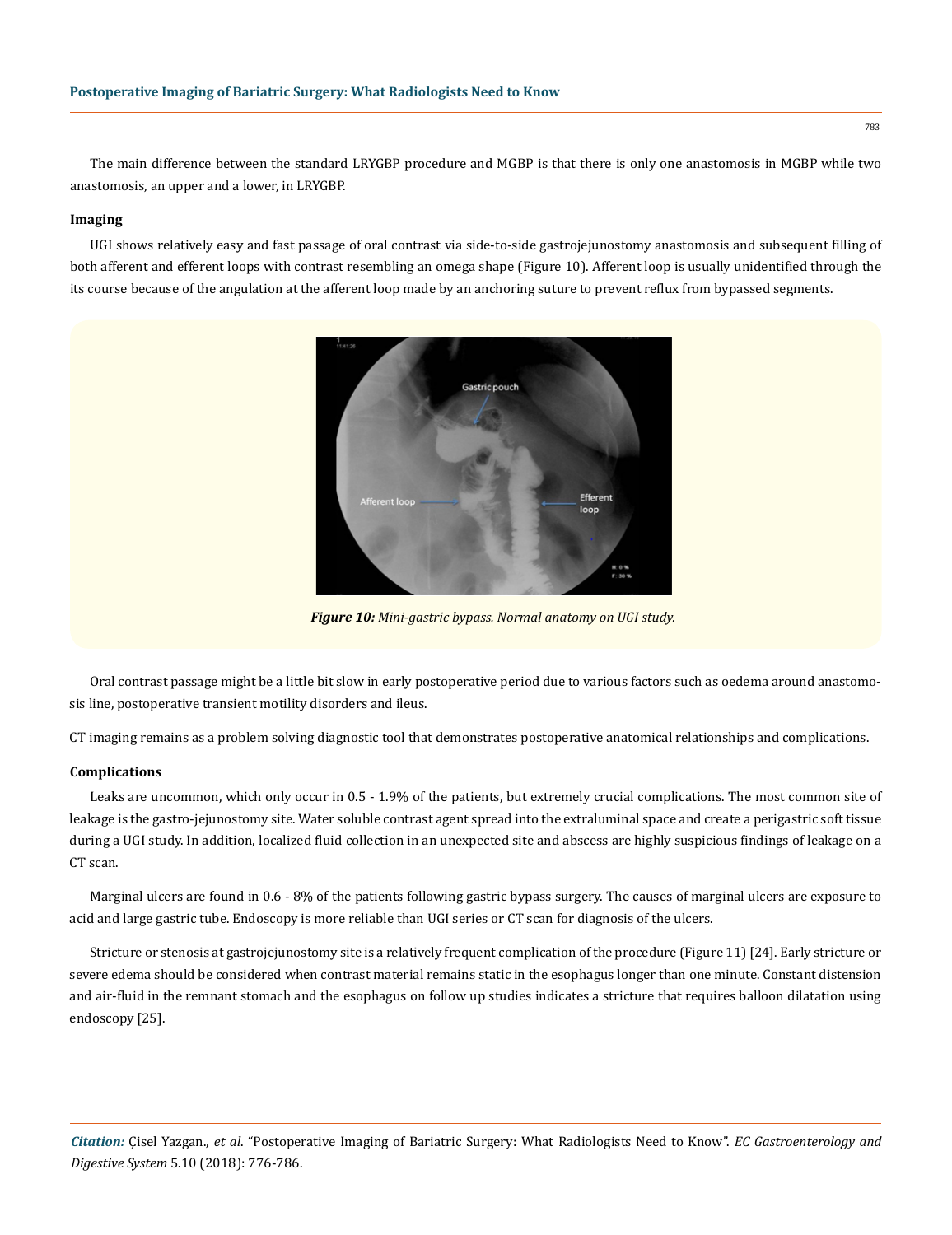

*Figure 11: Stricture after mini-gastric bypass. UGI study shows short segment of marked narrowing (white arrow) at gastrojejunostomy site. Also noted the gastric dilatation.*

Hematoma also may exist in the surgical field, such as staple line and gastrojejunostomy site. CT shows a high-density fluid or hemoperitoneum [26].

## **Conclusion**

Currently, radiologists have encounter with patients having bariatric surgery much more than before in their daily practice. In this regard, surgical procedures, postoperative normal findings and associated complications of these frequently performed bariatric procedures should be known for accurately interpretation.

## **Bibliography**

- 1. [Friedenberg RM. "Obesity".](https://pubs.rsna.org/doi/10.1148/radiol.2253020937) *Radiology* 225.3 (2002): 629-632.
- 2. Tice JA., *et al*[. "Gastric banding or bypass? A systematic review comparing the two most popular bariatric procedures".](https://www.ncbi.nlm.nih.gov/pubmed/18823860) *American Journal of Medicine* [121.10 \(2008\): 885-893.](https://www.ncbi.nlm.nih.gov/pubmed/18823860)
- 3. [Macgregor AM. "Small bowel obstruction following gastric bypass".](https://www.ncbi.nlm.nih.gov/pubmed/10765193) *Obesity Surgery* 2.4 (1992): 333-339.
- 4. Scheirey CD., *et al*[. "Radiology of the laparoscopic Roux-en-Y gastric bypass procedure: conceptualization and precise interpretation](https://pubs.rsna.org/doi/10.1148/rg.265055123)  of results". *Radio Graphics* [26.5 \(2006\): 1355-1371.](https://pubs.rsna.org/doi/10.1148/rg.265055123)
- 5. Carucci LR., *et al*[. "Roux-en-Y gastric bypass surgery for morbid obesity:evaluation of postoperative extraluminal leaks with upper](https://www.ncbi.nlm.nih.gov/pubmed/16373763)  gastrointestinal series". *Radiology* [238.1 \(2006\): 119-127.](https://www.ncbi.nlm.nih.gov/pubmed/16373763)
- 6. Chandler RC., *et al*[. "Imaging in bariatric surgery: a guide to postsurgical anatomy and common complications".](https://www.ncbi.nlm.nih.gov/pubmed/18094302) *American Journal of Roentgenology* [190.1 \(2008\): 122-135.](https://www.ncbi.nlm.nih.gov/pubmed/18094302)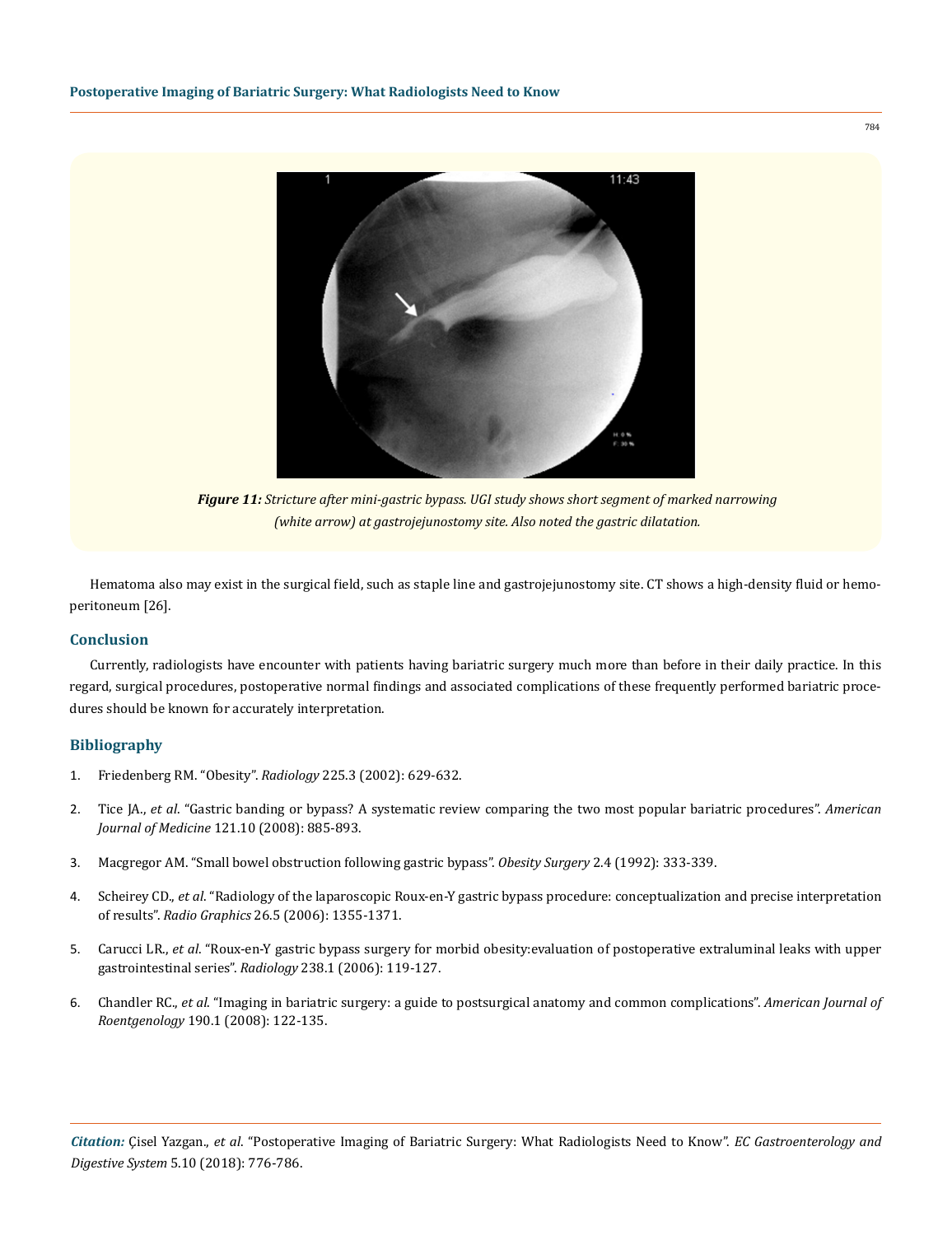- 7. Miao TL., *et al*[. "Cross-sectional imaging, with surgical correlation, of patients presenting with complications after remote bariatric](https://link.springer.com/article/10.1007/s00261-015-0548-z)  [surgery without bowel obstruction".](https://link.springer.com/article/10.1007/s00261-015-0548-z) *Abdominal Imaging* 40.8 (2015): 2945-2965.
- 8. Chowbey P., *et al*[. "Mesenteric defect closure decreases the Incidence of internal hernias following Laparoscopic Roux-En-Y gastric](https://www.ncbi.nlm.nih.gov/pubmed/26757920) [bypass: a retrospective cohort study".](https://www.ncbi.nlm.nih.gov/pubmed/26757920) *Obesity Surgery* 26.9 (2016): 2029-2034.
- 9. Jamal MH., *et al*[. "Thromboembolic events in bariatric surgery: a large multi-institutional referral center experience".](https://www.ncbi.nlm.nih.gov/pubmed/24986019) *Surgical Endoscopy* [29.2 \(2015\): 376-380.](https://www.ncbi.nlm.nih.gov/pubmed/24986019)
- 10. Gumbs AA., *et al*[. "Sleeve gastrectomy for morbid obesity".](https://www.ncbi.nlm.nih.gov/pubmed/17894158) *Obesity Surgery* 17.7 (2007): 962-969.
- 11. Shah S., *et al*[. "Imaging in bariatric surgery: service set-up, post-operative anatomy and complications".](https://www.ncbi.nlm.nih.gov/pmc/articles/PMC3473858/) *The British Journal of Radiology* [84.998 \(2011\): 101-111.](https://www.ncbi.nlm.nih.gov/pmc/articles/PMC3473858/)
- 12. Chivot C., *et al*[. "Laparoscopic sleeve gastrectomy: imaging of normal anatomic features and postoperative gastrointestinal complica](https://www.ncbi.nlm.nih.gov/pubmed/23707144)tions". *[Diagnostic and Interventional Imaging](https://www.ncbi.nlm.nih.gov/pubmed/23707144)* 94.9 (2013): 823-834.
- 13. Katz DP., *et al*[. "Laparoscopic sleeve gastrectomy: A guide to postoperative anatomy and complications".](https://www.ncbi.nlm.nih.gov/pubmed/21584638) *Abdominal Imaging* 36.4 [\(2011\): 363-371.](https://www.ncbi.nlm.nih.gov/pubmed/21584638)
- 14. Burgos AM., *et al*[. "Gastric leak after laparoscopic-sleeve gastrectomy for obesity".](file:///C:/Users/Mounika/Desktop/ECGDS-18-RW-270/v) *Obesity Surgery* 19.12 (2009): 1672-1677.
- 15. [Levine MS and Carucci LR. "Imaging of bariatric surgery: normal anatomy and postoperative complications".](https://pubs.rsna.org/doi/full/10.1148/radiol.13122520) *Radiology* 270.2 (2014): [327-341.](https://pubs.rsna.org/doi/full/10.1148/radiol.13122520)
- 16. Barnard SA., *et al*[. "The postoperative radiological features of laparoscopic sleeve gastrectomy".](https://onlinelibrary.wiley.com/doi/abs/10.1111/j.1754-9485.2012.02401.x) *Journal of Medical Imaging and Radiation Oncology* [56.4 \(2012\): 425-431.](https://onlinelibrary.wiley.com/doi/abs/10.1111/j.1754-9485.2012.02401.x)
- 17. [Carucci LR and Turner MA. "Imaging following bariatric procedures: Roux-en-Y gastric bypass, gastric sleeve, and biliopancreatic](https://www.ncbi.nlm.nih.gov/pubmed/22527153) diversion". *Abdominal Imaging* [37.5 \(2012\): 697-711.](https://www.ncbi.nlm.nih.gov/pubmed/22527153)
- 18. El Lakis MA., *et al*[. "Portomesenteric vein thrombosis after laparoscopic sleeve gastrectomy and laparoscopic Roux-en-Y gastric by](https://www.ncbi.nlm.nih.gov/pubmed/27387181)pass: a 36-case series". *Surgical Endoscopy* [31.3 \(2016\): 1005-1010.](https://www.ncbi.nlm.nih.gov/pubmed/27387181)
- 19. Morais M., *et al*[. "Gallstones and Bariatric Surgery: To treat or not to treat?".](https://www.ncbi.nlm.nih.gov/pubmed/27412630) *Surgical Endoscopy* 40.12 (2016): 2904-2910.
- 20. Carbajo M., *et al*[. "One anastomosis gastric bypass by laparoscopy: results of the first 209 patients".](https://www.ncbi.nlm.nih.gov/pubmed/15826476) *Obesity Surgery* 15.3 (2005): [398-404.](https://www.ncbi.nlm.nih.gov/pubmed/15826476)
- 21. Lee WJ., *et al*[. "Laparoscopic Roux-en-Y versus mini-gastric bypass for the treatment of morbid obesity: a prospective randomized](https://www.ncbi.nlm.nih.gov/pmc/articles/PMC1357700/) [controlled clinical trial".](https://www.ncbi.nlm.nih.gov/pmc/articles/PMC1357700/) *Annals of Surgery* 242.1 (2005): 20-28.
- 22. Ozmen MM., *et al*[. "Single Anastomosis Gastric Bypass: a novel bariatric procedure".](https://www.researchgate.net/publication/280573422_Single_Anastomosis_Gastric_Bypass_A_Novel_Bariatric_Procedure) *The European Association of Endoscopic Surgery*  [1 \(2014\): 187-195.](https://www.researchgate.net/publication/280573422_Single_Anastomosis_Gastric_Bypass_A_Novel_Bariatric_Procedure)
- 23. Lee WJ., *et al*[. "Laparoscopic Roux-en-Y vs. mini-gastric bypass for the treatment of morbid obesity: a 10-year experience".](https://www.ncbi.nlm.nih.gov/pubmed/23011462) *Obesity Surgery* [22.12 \(2012\): 1827-1834.](https://www.ncbi.nlm.nih.gov/pubmed/23011462)
- 24. Musella M., *et al*[. "The laparoscopic mini-gastric bypass: the Italian experience: outcomes from 974 consecutive cases in a multicenter](https://www.ncbi.nlm.nih.gov/pubmed/23982648) review". *Surgical Endoscopy* [28.1 \(2014\): 156-163.](https://www.ncbi.nlm.nih.gov/pubmed/23982648)

*Citation:* Çisel Yazgan., *et al*. "Postoperative Imaging of Bariatric Surgery: What Radiologists Need to Know". *EC Gastroenterology and Digestive System* 5.10 (2018): 776-786.